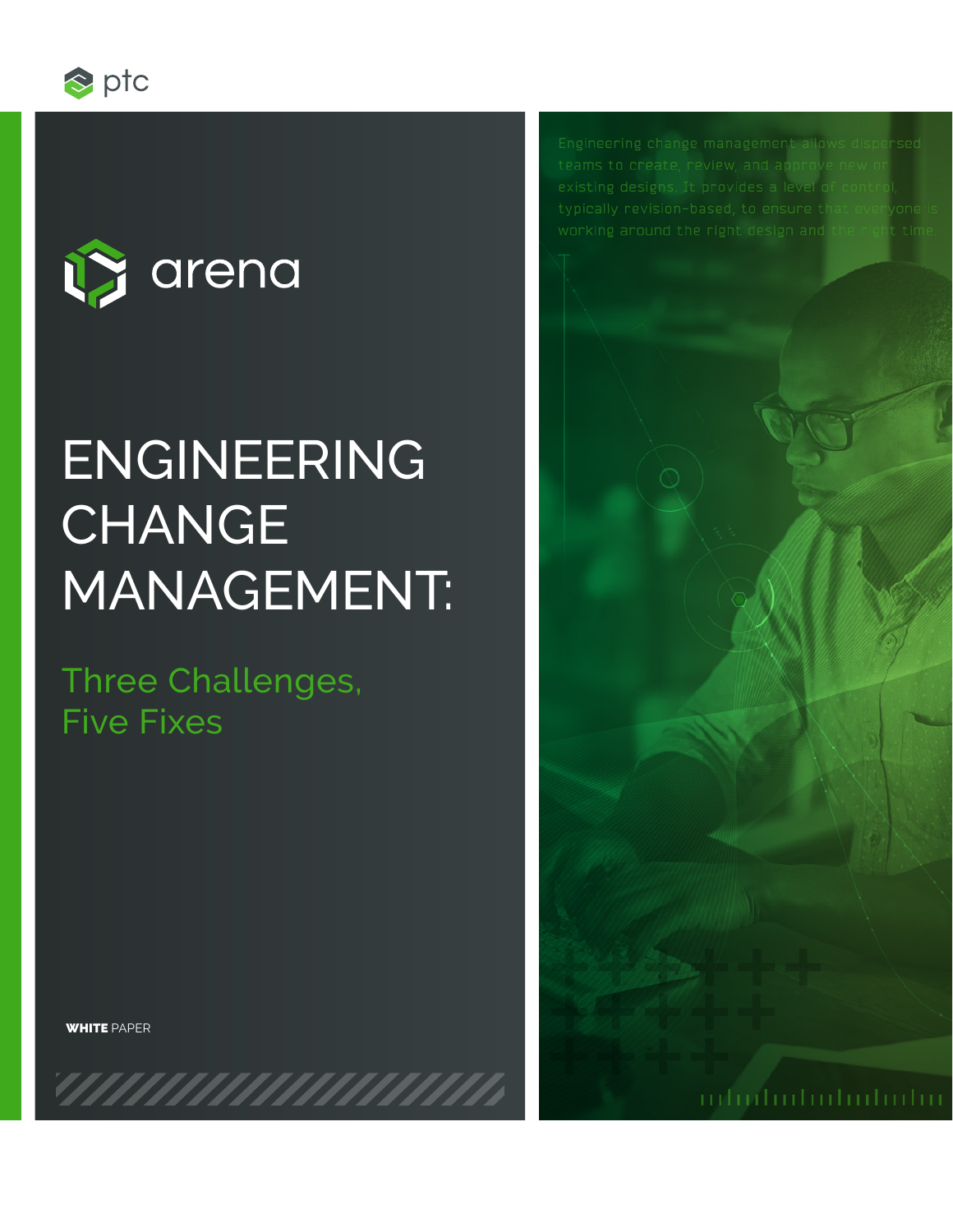

## **THE LIFEBLOOD FOR PRODUCT DEVELOPMENT**

The lifeblood for getting new products to market, or improving existing ones, is engineering change management. Engineering, quality, purchasing, manufacturing, and supply chain partners must be able to work together seamlessly to design, develop, test, build, and ship high-quality products to customers fast and effectively. For regulated companies, this includes adhering to a myriad of environmental, safety, ISO, FDA, ITAR, EAR, and other directives or standards.

Engineering change management allows dispersed teams to create, review, and approve new or existing designs. It provides a level of control, typically revision-based, to ensure that everyone is working around the right design and the right time.



Over the past few decades, [engineering change](https://www.arenasolutions.com/solutions/engineering-change-management/) 

[management](https://www.arenasolutions.com/solutions/engineering-change-management/) processes evolved from manual, paper-based systems to email-based sharing of electronic documents. Many newer point solutions—even those in the Cloud are not fully connected to the entire product design record or other related requirements, quality, and project records. Without a single system, or single source of truth, internal teams and their partners have a harder time identifying the latest information and risk product launch delays and costly production errors.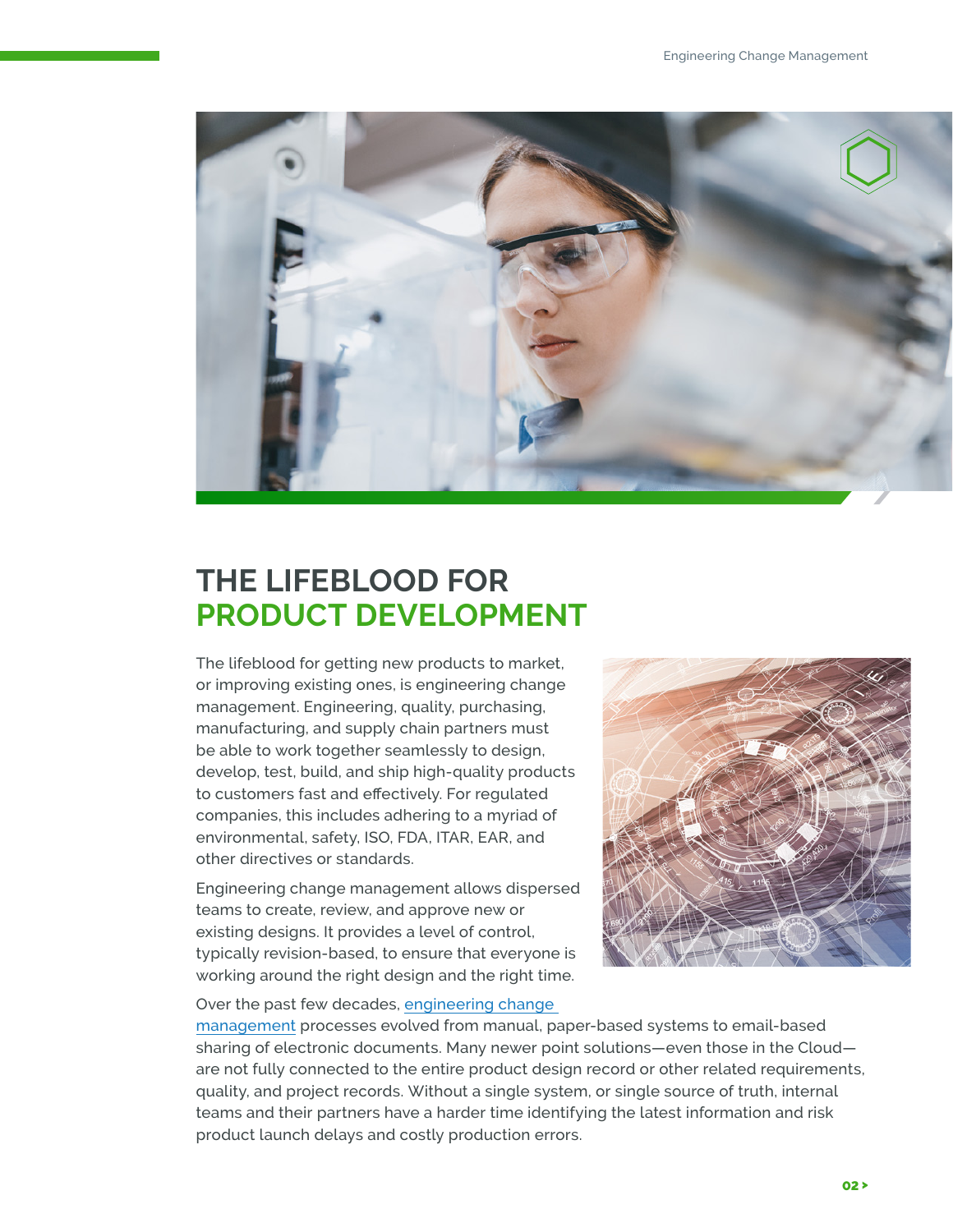### **THREE COMMON ENGINEERING CHANGE CHALLENGES**

Given the myriad of approaches in use, we want to cover three common challenges and provide five solutions or "fixes" to help you improve your engineering change management process and deliver innovative products to your customers on time and under budget.

#### **CHALLENGE #1: You're Managing Change With a Paper-Based Process**

A paper-based change management system locks your organization into communication habits that add time and hassle to the change process.

- **Paper is cumbersome.** A folder of printouts is not a secure and efficient means to communicate information. What if a page slips out or the folder gets lost? What if a reviewer has a question? And what would happen if the folder were to fall into the wrong hands?
- **Reconciling paper data sources is time-consuming and error-prone.** The potential for conflict between different sources is high, and the process of reconciling this conflicting information places a huge burden on resources.

#### **CHALLENGE #2: Real-Time Visibility to Change Information Isn't a Top Priority**

Real-time visibility that enables people throughout the organization to view change information at any point in the process saves time and money.

- **Don't assume that visibility equals vulnerability.** Letting people view information is not the same thing as letting people change information.
- **Visibility extends throughout the organization.** A change system needs to accommodate everyone involved in the product process, from engineers to managers to executives.

#### **CHALLENGE #3: The Supply Chain Is Not Integrated Into the Change Process**

Don't think of your four walls as the boundary of your business: including your suppliers and outsourced partners in the change process saves you time and money.

- **Supply chain mistakes are expensive.** Production delays, mistakes, and scrap and rework are costly and can hurt both customer satisfaction and partner relationships.
- **Don't waste supply chain partner expertise.** It's in the best interest of your suppliers to help you, so capitalize on this by involving them in your product development and change review and approval processes.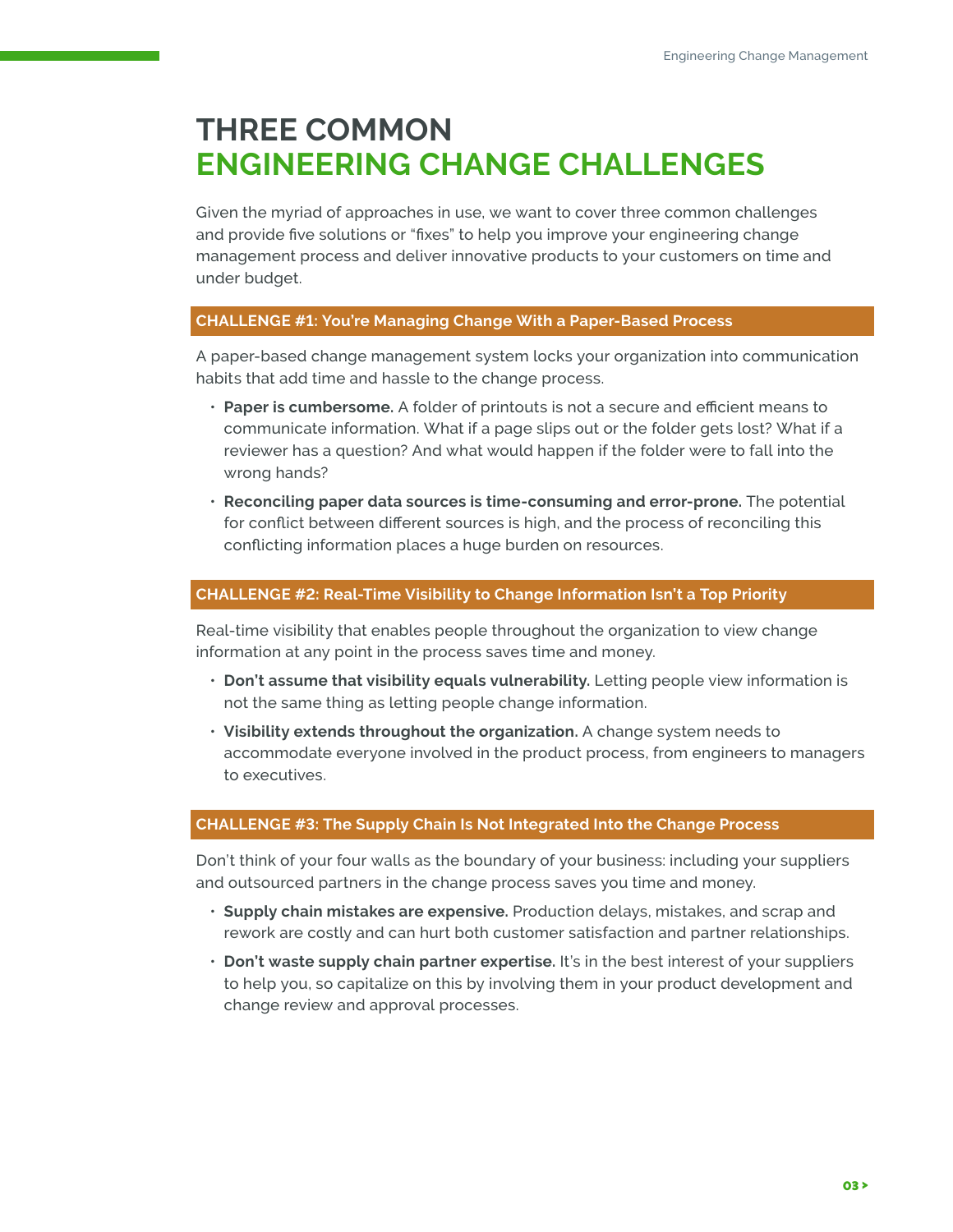### **FIVE FIXES TO IMPROVE ENGINEERING CHANGE MANAGEMENT**

#### **FIX #1: Go Electronic**

Moving away from paper-based engineering change, product development, and documentation processes frees you from the limitations that paper imposes. Cloud-based product lifecycle management (PLM) and quality management system (QMS) software solutions are designed for electronic, real-time change management processes.



- **Create electronic engineering change orders (ECOs).** Stop shuffling paper and create automated routings and reviews for internal and external teams.
- **Capture complete change history with a traceable audit trail.** With electronic engineering change management, tracking review cycles and change history is easy. You don't have to wade through file cabinets, binders, or depend on disconnected silos that are not connected to your parts, assemblies, documents, policies, quality, or training records.
- **Manage role-based access policies. Set up user permissions that ensure the right people can view and approve ECOs and related product information.** When the administrative overhead of managing the engineering change process is handled electronically with PLM and QMS software, your resources are freed to focus on core competencies.
- **Group changes for multiple parts or assemblies in fewer ECOs.** Don't think part-bypart—think about the whole product being designed or changed. Your reviewers will thank you when they can see the big picture without having to wade through multiple ECOs.
- **Have changes to parts, assemblies, and documents automatically incorporated into the product record.** Don't rely on manual incorporation processes or reconciliation. You can set up your change and revision processes to ensure your affected product records are ready with updated information upon release.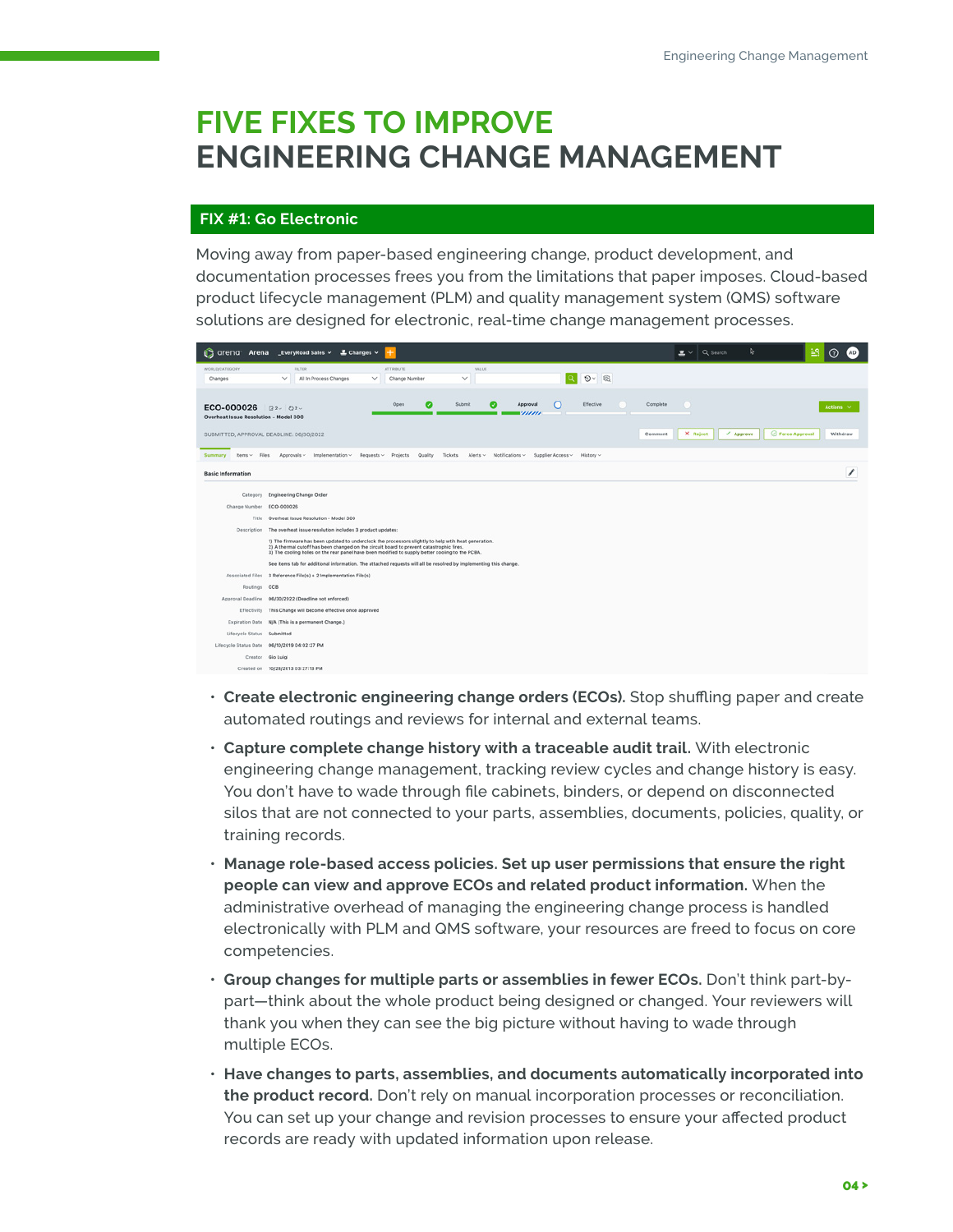#### **FIX #2: Make It Easy to Digest and Understand the Proposed Changes**

The more time product teams and individual reviewers spend trying to understand an ECO, the longer the process takes.

- **Include only the information that is changing in the ECO.** If you are asking for approval on a simple sourcing change, there's no need to put the entire product specification in the ECO. Extraneous unchanging information just slows down the review process.
- **Attach relevant documentation to the ECO.** Consider what information will help the team understand the nature and reason for the change. Do you have customer input? CAPA-driven resolutions? You can share information to give the reviewers the reason and impact for your changes.
- **Include redlined BOMs.** Specifically, a redlined BOM that clearly indicates modified quantities, part numbers, reference designators, and makes it easy to see exactly what is changing. See an example below.



#### **FIX #3: Route Electronic ECOs to All Internal Team Members and Partners**

Once your engineering changes are managed online, it's easier to track, review, and release changes to drive immediate product updates, especially with dispersed teams.

- **Notify reviewers automatically.** You can configure changes to automatically notify your change control board (CCB) or external reviewers via email with links to the related changes.
- **Don't limit visibility to the CCB.** The change control board is not necessarily the only group that needs to know about pending ECOs. Let other people view and subscribe to product lines and related changes so that they are notified whenever ECOs have been submitted, modified, rejected, or approved.
- **Create electronic approval traceability.** Enable reviewers to approve or reject ECOs immediately, and let others see their decisions.
- **Add additional reviewers on the fly.** Your change boards likely comprise the same departments and players in most cases. However, you need the flexibility to add other reviewers or participants that may have additional responsibility or insights regarding certain product lines, types of changes, or unique situations. Your change management software should allow for adding ad hoc or additional reviewers as needed.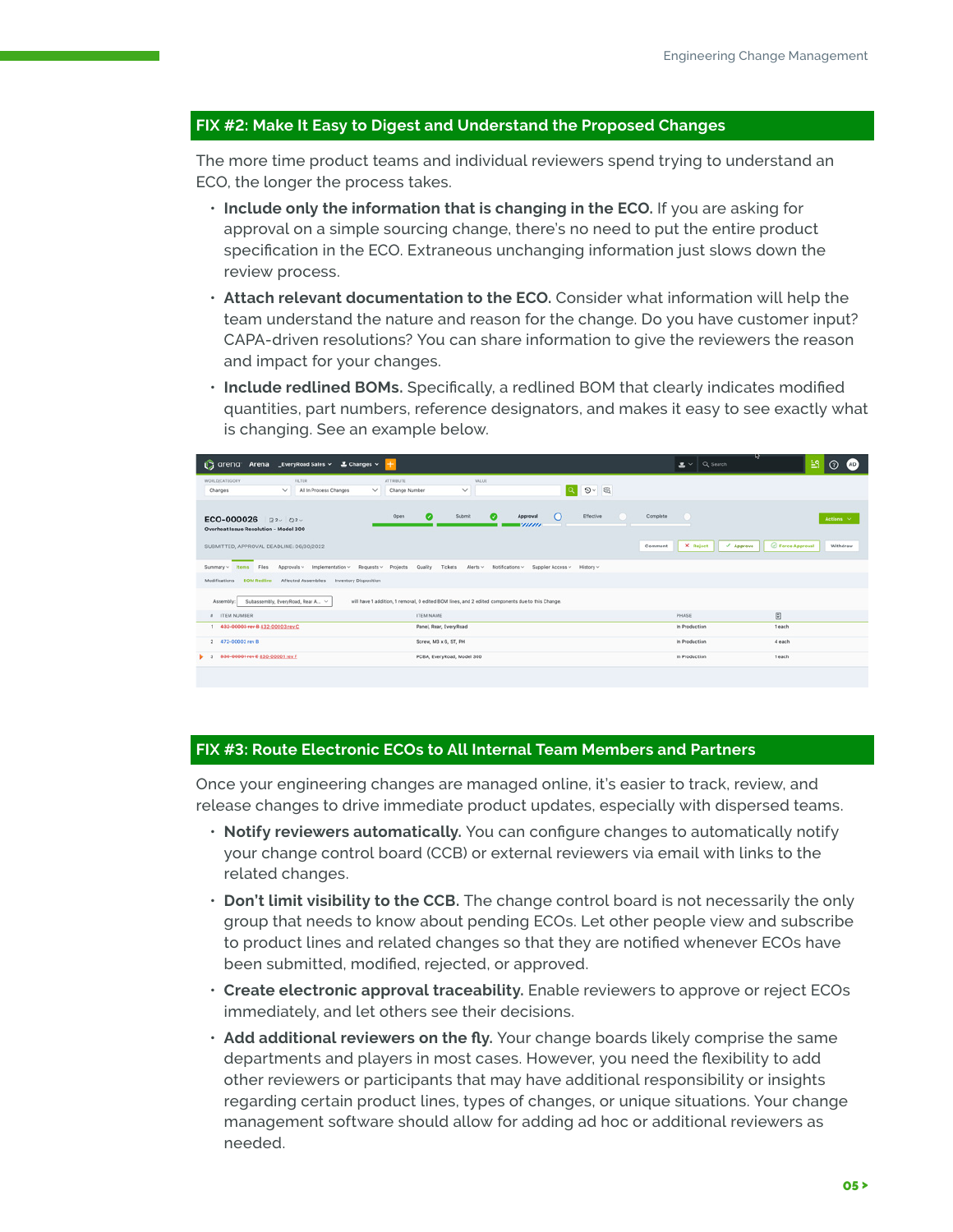#### **FIX #4: Route Your Changes to the Right People at Specific Stages Throughout the Product Lifecycle**

New product development (NPD) and new product introduction (NPI) is continually evolving. Your company's business processes change to meet new customer demands, technological advances, and specific innovations to your products. Having a dynamic and flexible change process that allows you to get changes to the affected teams and partners will ensure you can grow and scale as needed.

- **Adjust the level of change control for each stage of development.** Set up simpler revision controls for prototype parts and products. Introduce more controls with ECOs and change boards during limited production or volume production to ensure you can plan, build, and deliver high-quality products on time.
- **Route different kinds of changes to specific people.** Consider using different change board teams for various types of parts or product lines. This will ensure that those who know the most about any given product are the ones making the approval decisions.

#### **FIX #5: Get Real-Time Access Online to Any ECO**

Your ECOs contain critical information about your products and your process, so make it easy to access, review, and approve anytime and anywhere.

- **Manage your ECOs in a single system or "source of truth."** This ensures everyone is always looking at the latest information.
- **Send reminders to reviewers.** Your teams are always busy, so send email reminders with a link to the ECO when they need to take action.
- **Track ECOs from creation to release.** Your ECO history will help your teams trace decisions and product changes. If issues arise (and they will) in the field or with customers, you can use your change history to identify why decisions were made, by whom, and drive faster resolution.
- **Track all reviewers and status.** When it's easy to monitor who has reviewed ECOs, it's easier to follow up when approval delays hit.

| Changes v d'Orlé d'Arena _EveryRoad Sales v L Changes v<br>÷                                                                              |                                                                 | $2 \vee$ Q Search                             | v<br>怒<br>$^{\circ}$<br>(AD)                                             |
|-------------------------------------------------------------------------------------------------------------------------------------------|-----------------------------------------------------------------|-----------------------------------------------|--------------------------------------------------------------------------|
| WORLD/CATEGORY<br><b>FILTER</b><br><b>ATTRIBUTE</b><br>$\checkmark$<br>All In Process Changes<br>Change Number<br>$\checkmark$<br>Changes | VALUE<br>lo,<br>$\checkmark$                                    | $0 - R$                                       |                                                                          |
| Open<br>$\bullet$<br>ECO-000026<br>$22 - 02$<br>Overheat Issue Resolution - Model 300<br>SUBMITTED, APPROVAL DEADLINE: 06/30/2022         | Submit<br>Approval<br>O<br>u<br>,,,,,,,                         | Effective<br>Complete<br>X Reject<br>Comment  | Actions V<br><b>C</b> Force Approval<br>$\checkmark$ Approve<br>Withdraw |
| Summary - Items - Files Approvals Implementation - Requests - Projects<br>Quality<br>Decisions Routings                                   | Alerts v Notifications v Supplier Access v History v<br>Tickets |                                               |                                                                          |
| 1 routing                                                                                                                                 |                                                                 |                                               |                                                                          |
| ROUTING NAME<br>$\overline{a}$                                                                                                            | ROUTING ORDER                                                   | APPROVAL ROLE                                 | APPROVAL REQUIREMENT                                                     |
| 01 CCB                                                                                                                                    | Stage 1                                                         | $\blacktriangledown$ Engineering              | One or More                                                              |
|                                                                                                                                           |                                                                 | MEMBERS                                       |                                                                          |
|                                                                                                                                           |                                                                 | Andrew DeSantis                               |                                                                          |
|                                                                                                                                           |                                                                 | Gregg Gowanloch                               |                                                                          |
|                                                                                                                                           |                                                                 | Jesus Lopez<br>Mike Halladay                  |                                                                          |
|                                                                                                                                           |                                                                 | <b>Tiffany Manning</b>                        |                                                                          |
|                                                                                                                                           |                                                                 |                                               |                                                                          |
|                                                                                                                                           | Stage 2                                                         | <b>v</b> Lead Engineers                       | Optional                                                                 |
|                                                                                                                                           |                                                                 | MEMBERS                                       |                                                                          |
|                                                                                                                                           |                                                                 | <b>Andrew DeSantis</b><br>Dimitrije Slavkovic |                                                                          |
|                                                                                                                                           |                                                                 | <b>Tiffany Manning</b>                        |                                                                          |
|                                                                                                                                           | Stage 2                                                         | Product Team                                  | Unanimous                                                                |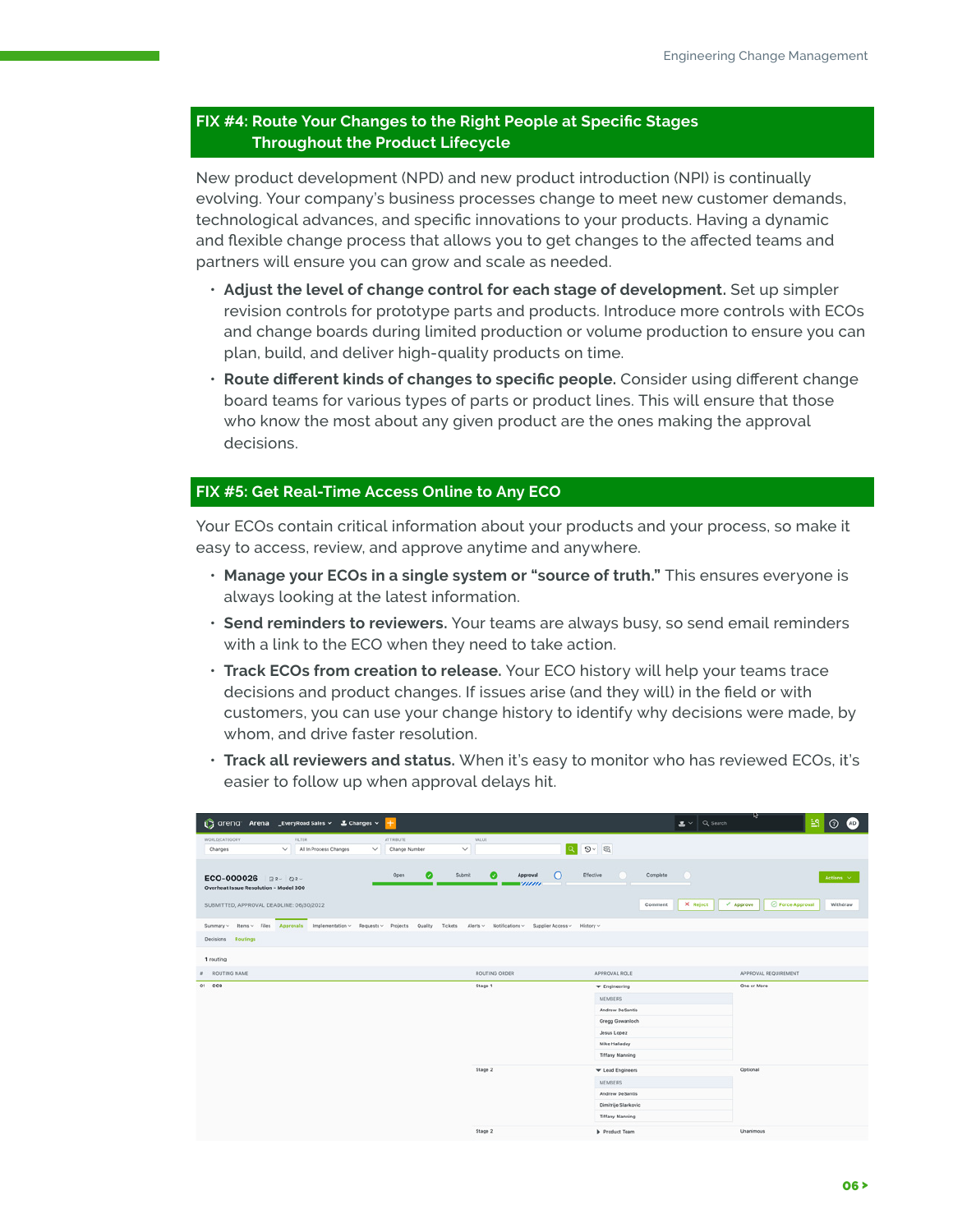

# **READY TO AUTOMATE?**

Arena has been helping companies speed product development and launch processes for years. Our electronic change management solution can improve efficiency, control, and accountability. Consider how Arena PLM and QMS can streamline your change management, NPD, and NPI processes. Arena helps internal teams and supply chain partners design, develop, and produce high-quality, innovative products fast.

Arena's cloud-based software solutions create a solid product development foundation with electronic changes (ECOs) linked to affected parts, bills of materials (BOMs), quality issues, training records, project plans, and more. More importantly, they give everyone in your organization the ability to see what is happening and what has happened over time. With reporting and analytics, your executive teams are empowered with key insights to speed product development and get products into your customers' hands quickly and under budget.

For more on Arena and information about Cloud PLM and QMS solutions, visit [ArenaSolutions.com.](https://www.arenasolutions.com/)